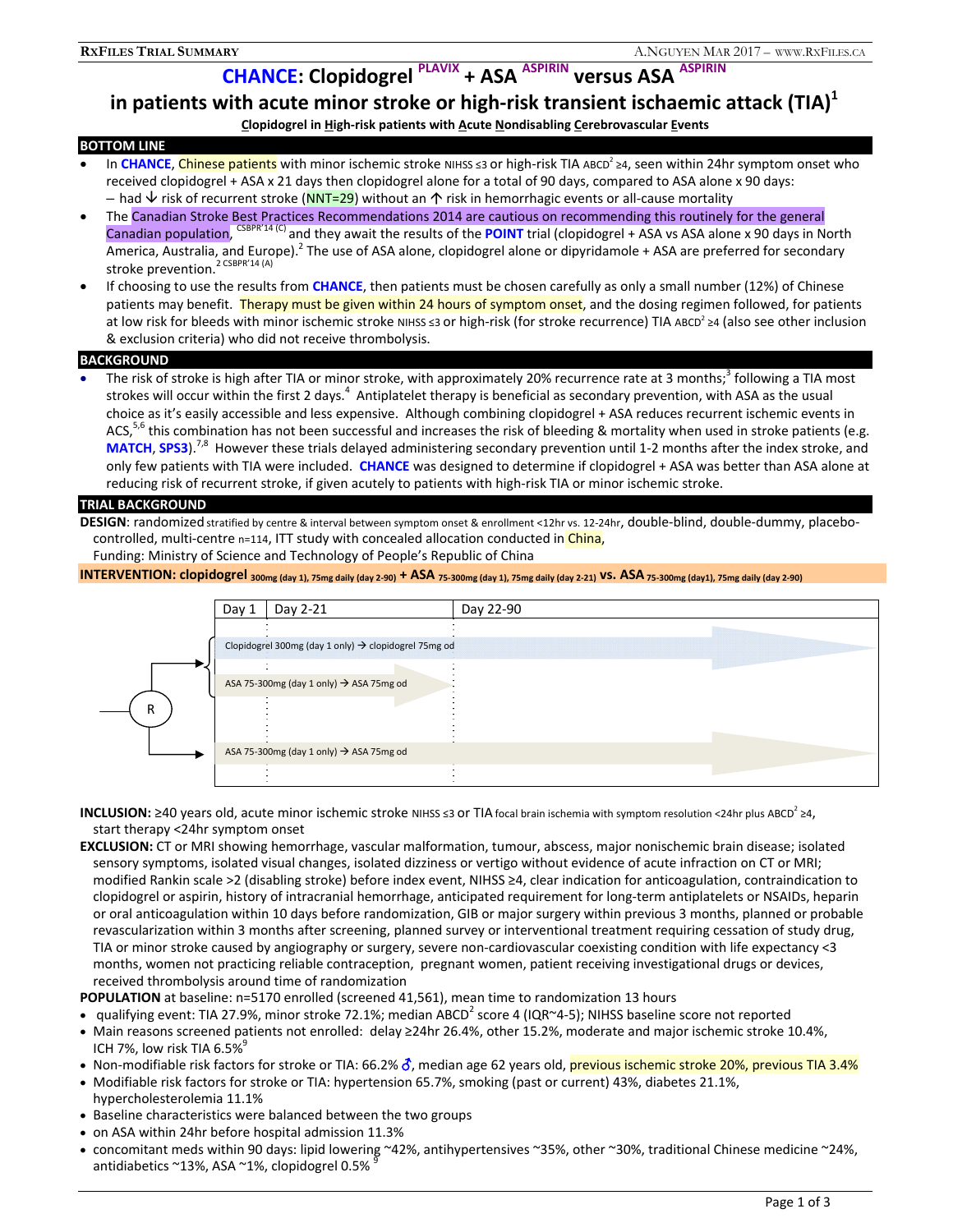| <b>RESULTS</b>                                                                                                  |                                                      |                                                                                                                                                          |                         |                |                                           | follow-up: 90 days                                                                  |  |
|-----------------------------------------------------------------------------------------------------------------|------------------------------------------------------|----------------------------------------------------------------------------------------------------------------------------------------------------------|-------------------------|----------------|-------------------------------------------|-------------------------------------------------------------------------------------|--|
| <b>TABLE 1: EFFICACY &amp; SAFETY</b> (confirmed by central adjudication committee unaware of group assignment) |                                                      |                                                                                                                                                          |                         |                |                                           |                                                                                     |  |
| <b>CLINICAL ENDPOINTS</b>                                                                                       | <b>DAYS 2-90: ASA 75MG</b><br><b>DAILY</b><br>n=2586 | DAY 1: LOADING DOSE ‡<br>DAY 1: LOADING DOSE   DAYS 2-21: CLOPIDOGREL 75MG<br>+ ASA 75MG DAILY<br>DAYS 22-90: CLOPIDOGREL<br><b>75MG DAILY</b><br>n=2584 | <b>HR 95% CI</b>        | <b>ARR/ARI</b> | <b>NNT/NNH</b><br>$\frac{1}{2}$ X 90 DAYS | <b>COMMENTS</b>                                                                     |  |
| <b>PRIMARY ENDPOINT</b>                                                                                         |                                                      |                                                                                                                                                          |                         |                |                                           |                                                                                     |  |
| Recurrent stroke<br>(ischemic or hemorrhagic)                                                                   | 11.7% {n=303}                                        | 8.2% {n=212}                                                                                                                                             | 0.68<br>$(0.57 - 0.81)$ | 3.5%           | <b>NNT 29</b>                             | Kaplan-Meier for 1° endpoint.<br>Most of the benefits occurred                      |  |
| Ischemic stroke                                                                                                 | 11.4% {n=295}                                        | 7.9% {n=204}                                                                                                                                             | 0.67<br>$(0.56 - 0.81)$ | 3.5%           | <b>NNT 29</b>                             | within first few days.                                                              |  |
| Hemorrhagic stroke                                                                                              | $0.3\%$ {n=8}                                        | $0.3\%$ {n=8}                                                                                                                                            | 1.01<br>$(0.38 - 2.7)$  | 0%             | <b>NS</b>                                 |                                                                                     |  |
| Fatal or disabling<br>stroke                                                                                    | $6.8\%$ {n=177}                                      | 5.2% {n=135}                                                                                                                                             | 0.75<br>$(0.6 - 0.94)$  | 1.6%           | <b>NNT 63</b>                             |                                                                                     |  |
| <b>SECONDARY ENDPOINTS</b>                                                                                      |                                                      |                                                                                                                                                          |                         |                |                                           |                                                                                     |  |
| <b>TIA</b>                                                                                                      | 1.8% {n=47}                                          | $1.5\%$ {n=39}                                                                                                                                           | 0.82<br>$(0.53 - 1.26)$ | 0.3%           | <b>NS</b>                                 | <b>No. of By</b><br>na data on an aniseped sagmant of the y as                      |  |
| Stroke, MI, cardiovascular death                                                                                | 11.9% {n=307}                                        | $8.4\%$ {n=216}                                                                                                                                          | 0.69<br>$(0.58 - 0.82)$ | 3.5%           | <b>NNT 29</b>                             | Kaplan-Meier for stroke, MI,                                                        |  |
| MI                                                                                                              | $0.1\%$ {n=2}                                        | $0.1\%$ {n=3}                                                                                                                                            | 1.44<br>$(0.24 - 8.63)$ | 0%             | <b>NS</b>                                 | CV death<br>coald calls in the calibrary, is the as it will be<br>$-2.4$<br>$^{16}$ |  |
| Death from all causes                                                                                           | $0.4\%$ {n=10}                                       | $0.4\%$ {n=10}                                                                                                                                           | 0.97<br>$(0.4 - 2.33)$  | 0%             | <b>NS</b>                                 |                                                                                     |  |
| Vascular death (due to stroke,<br>systematic hemorrhage, MI,<br>CHF, PE, sudden death,<br>arrhythmia)           | $0.2\%$ {n=5}                                        | $0.2\%$ {n=6}                                                                                                                                            | 1.16<br>$(0.35 - 3.79)$ | 0%             | <b>NS</b>                                 |                                                                                     |  |
| <b>SAFETY</b>                                                                                                   |                                                      |                                                                                                                                                          |                         |                |                                           |                                                                                     |  |
| Moderate-to-severe bleed*                                                                                       | $0.3\%$ {n=8}                                        | $0.3\%$ {n=7}                                                                                                                                            | Not reported            | 0%             | <b>NS</b>                                 | "Adverse events" and "serious                                                       |  |
| Any bleeding                                                                                                    | $1.6\%$ {n=41}                                       | $2.3\%$ {n=60}                                                                                                                                           | 1.41<br>$(0.95 - 2.1)$  | 0.7%           | <b>NS</b>                                 | adverse events" were similar<br>between the two groups.                             |  |

ǂ Loading dose for ASA alone treatment arm was ASA 75-300mg; loading dose for clopidogrel + ASA treatment arm was clopidogrel 300mg + ASA 75-300mg *\*Severe hemorrhage* (GUSTO) = fatal or intracranial or other causing hemodynamic compromise requiring blood/fluid/inotropes/surgical intervention *Moderate hemorrhage* (GUSTO) = require transfusion but no hemodynamic compromise requiring intervention

# **STRENGTHS, LIMITATIONS, & UNCERTAINTIES**

| <b>STRENGTHS:</b> | Sample size of 5100 was achieved<br>$\bullet$<br>There was an event adjudication committee, unaware of group assignment, to confirm efficacy and safety outcomes<br>٠<br>The period of time after a stroke is important, as the estimated risk of recurrent stroke is 11.5% at 7 days, 15% at one month,<br>٠<br>and 18.5% at 3 months after a minor stroke, and 8%, 11.5% and 17.3% respectively after a TIA. <sup>3</sup><br>In CHANCE, the mean time to randomization was 13 hours. This early enrollment ensured that that there would be lots of<br>patients at higher risk of recurrent stroke, with the potential to benefit from therapy.<br>Loss to follow up was low (0.7%)<br>$\bullet$                                                                                                                                                                                                                                                                                                                                                                                                                                                                                                                                                                                                                                                                                                                                                                                  |
|-------------------|-------------------------------------------------------------------------------------------------------------------------------------------------------------------------------------------------------------------------------------------------------------------------------------------------------------------------------------------------------------------------------------------------------------------------------------------------------------------------------------------------------------------------------------------------------------------------------------------------------------------------------------------------------------------------------------------------------------------------------------------------------------------------------------------------------------------------------------------------------------------------------------------------------------------------------------------------------------------------------------------------------------------------------------------------------------------------------------------------------------------------------------------------------------------------------------------------------------------------------------------------------------------------------------------------------------------------------------------------------------------------------------------------------------------------------------------------------------------------------------|
|                   | The rate of discontinuation was low (clopidogrel + ASA 6.4%, ASA 5.6%)<br>٠                                                                                                                                                                                                                                                                                                                                                                                                                                                                                                                                                                                                                                                                                                                                                                                                                                                                                                                                                                                                                                                                                                                                                                                                                                                                                                                                                                                                         |
| LIMITATIONS:      | Other risk factors for stroke (ethnicity and family history of stroke) not reported at baseline. However as other baseline<br>$\bullet$<br>characteristics imbalances were not detected, it is unlikely these were imbalanced.<br>This study is generalizable to only 12.4% of minor strokes or high-risk TIAs, because initiating therapy had to occur ≤24 hours and<br>$\bullet$<br>there were strict eligibility criteria.<br>The following were not reported: baseline NIHSS score, type of contraceptives used (i.e. estrogen containing?), mean loading<br>٠<br>dose of aspirin, stroke subtypes                                                                                                                                                                                                                                                                                                                                                                                                                                                                                                                                                                                                                                                                                                                                                                                                                                                                              |
| UNCERTAINITIES:   | Antiplatelet therapy is usually recommended for secondary prevention after stroke or TIA.<br>$\bullet$<br>If using the results from CHANCE for the first 3 months, can antiplatelet therapy be given indefinitely after 90 days?<br>The subgroup analysis did not include all risk factors for stroke (missing smoking, hyperlipidemia, ethnicity), so it is unknown<br>٠<br>what the hazard ratio for recurrent stroke is in these subgroups.<br>Is this study only applicable to Chinese patients (e.g. different polymorphisms of CYP-450 affecting clopidogrel metabolism, use<br>$\bullet$<br>traditional Chinese medicine) treated in China (e.g. suboptimal secondary prevention medications, different standards of care)<br>ABCD <sup>2</sup> was used in CHANCE to identify TIA patients who were at high-risk for another stroke. However a Canadian study found<br>$\bullet$<br>this tool was not sensitive enough to assess risk, nor did it accurately predict stroke risk. <sup>10</sup> Thus the Canadian Stroke Best<br>Practices Recommendations 2014 do not recommend using ABCD <sup>2</sup> . This makes it difficult to apply the findings from CHANCE in<br>Canada when an important entry criterion relies on a tool that is not endorsed.<br>We await the results of other studies to help guide therapy: dual therapy in non-Chinese patients (e.g. POINT), triple therapy<br>٠<br>(e.g. TARDIS), and new antiplatelet or anticoagulant agent $s^{11,12}$ |